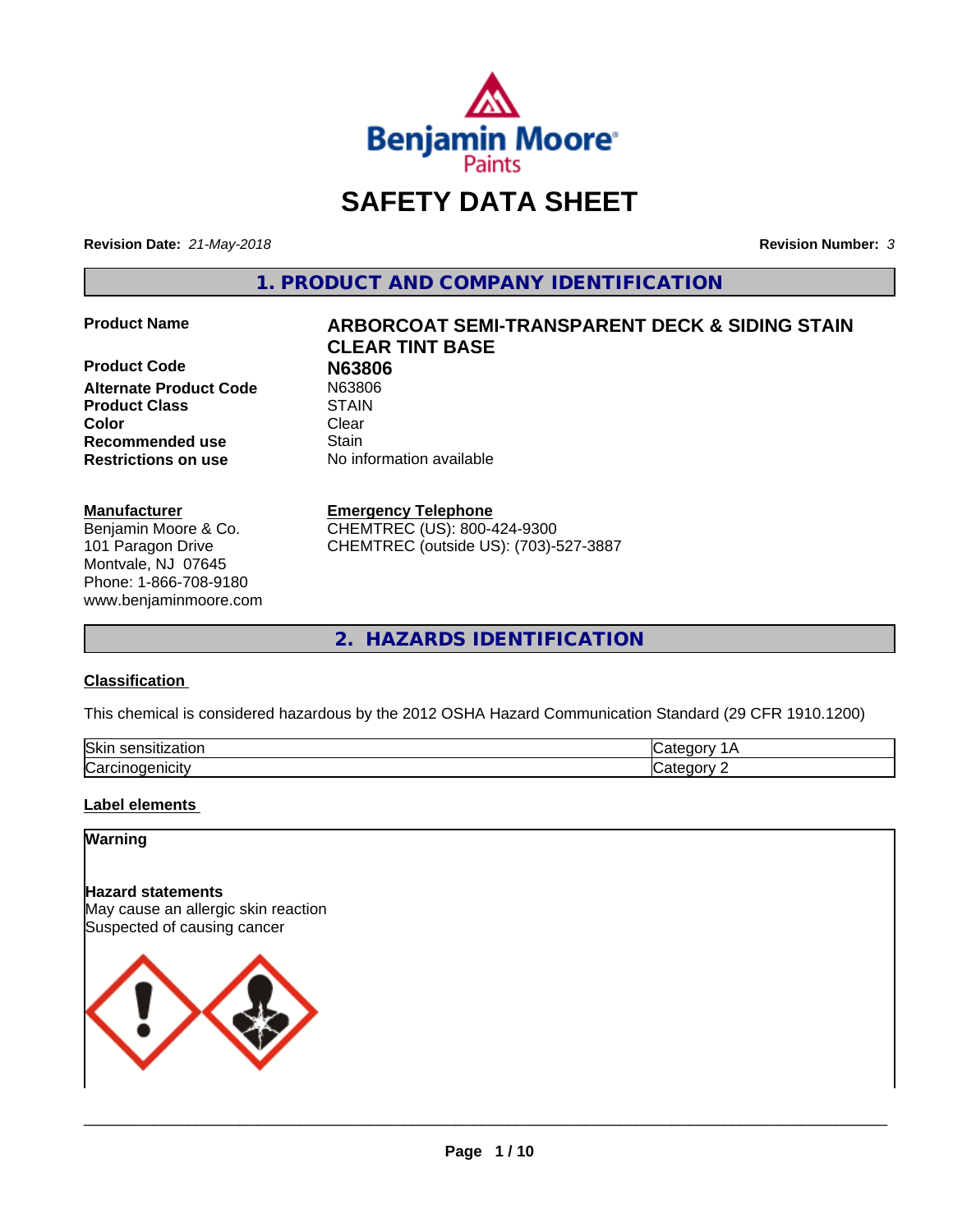**Appearance** liquid **Odor 11 Construction Odor 11 Construction Odor 11 Construction Odor I Construction Odor I Construction Odor I Construction Odor I Construction Odor I Constructio** 

#### **Precautionary Statements - Prevention**

Obtain special instructions before use Do not handle until all safety precautions have been read and understood Use personal protective equipment as required Avoid breathing dust/fume/gas/mist/vapors/spray Contaminated work clothing should not be allowed out of the workplace Wear protective gloves

#### **Precautionary Statements - Response**

IF exposed or concerned: Get medical advice/attention **Skin** IF ON SKIN: Wash with plenty of soap and water

If skin irritation or rash occurs: Get medical advice/attention

Wash contaminated clothing before reuse

#### **Precautionary Statements - Storage**

Store locked up

#### **Precautionary Statements - Disposal**

Dispose of contents/container to an approved waste disposal plant

#### **Hazards not otherwise classified (HNOC)**

Not applicable

#### **Other information**

No information available

| <b>Chemical name</b>                                                                                                                                                                                                    | <b>CAS No.</b> | Weight-% |
|-------------------------------------------------------------------------------------------------------------------------------------------------------------------------------------------------------------------------|----------------|----------|
| Silica, amorphous                                                                                                                                                                                                       | 7631-86-9      | 5        |
| Zinc oxide                                                                                                                                                                                                              | 1314-13-2      | 0.5      |
| Poly(oxy-1,2-ethanediyl),<br>.alpha.-[3-[3-(2H-benzotriazol-2-yl)-5-(1,1-dimeth<br>ylethyl)-4-hydroxyphenyl]-1-oxopropyl]-.omega.-h<br>vdroxy-                                                                          | 104810-48-2    | 0.5      |
| Decanedioic acid,<br>bis(1,2,2,6,6-pentamethyl-4-piperidinyl) ester                                                                                                                                                     | 41556-26-7     | 0.5      |
| Urea, N-(3,4-dichlorophenyl)-N,N-dimethyl-                                                                                                                                                                              | 330-54-1       | 0.5      |
| Poly(oxy-1,2-ethanediyl),<br>.alpha.-[3-[3-(2H-benzotriazol-2-yl)-5-(1,1-dimeth<br>ylethyl)-4-hydroxyphenyl]-1-oxopropyl]-.omega.-[<br>3-[3-(2H-benzotriazol-2-yl)-5-(1,1-dimethylethyl)-<br>4-hydroxyphenyl]-1-oxoprop | 104810-47-1    | 0.5      |
| Sodium C14-C16 olefin sulfonate                                                                                                                                                                                         | 68439-57-6     | 0.5      |
| Carbamic acid, butyl-, 3-iodo-2-propynyl ester                                                                                                                                                                          | 55406-53-6     | 0.5      |
| Cobalt neodecanoate                                                                                                                                                                                                     | 27253-31-2     | 0.5      |

**3. COMPOSITION INFORMATION ON COMPONENTS**

# **4. FIRST AID MEASURES**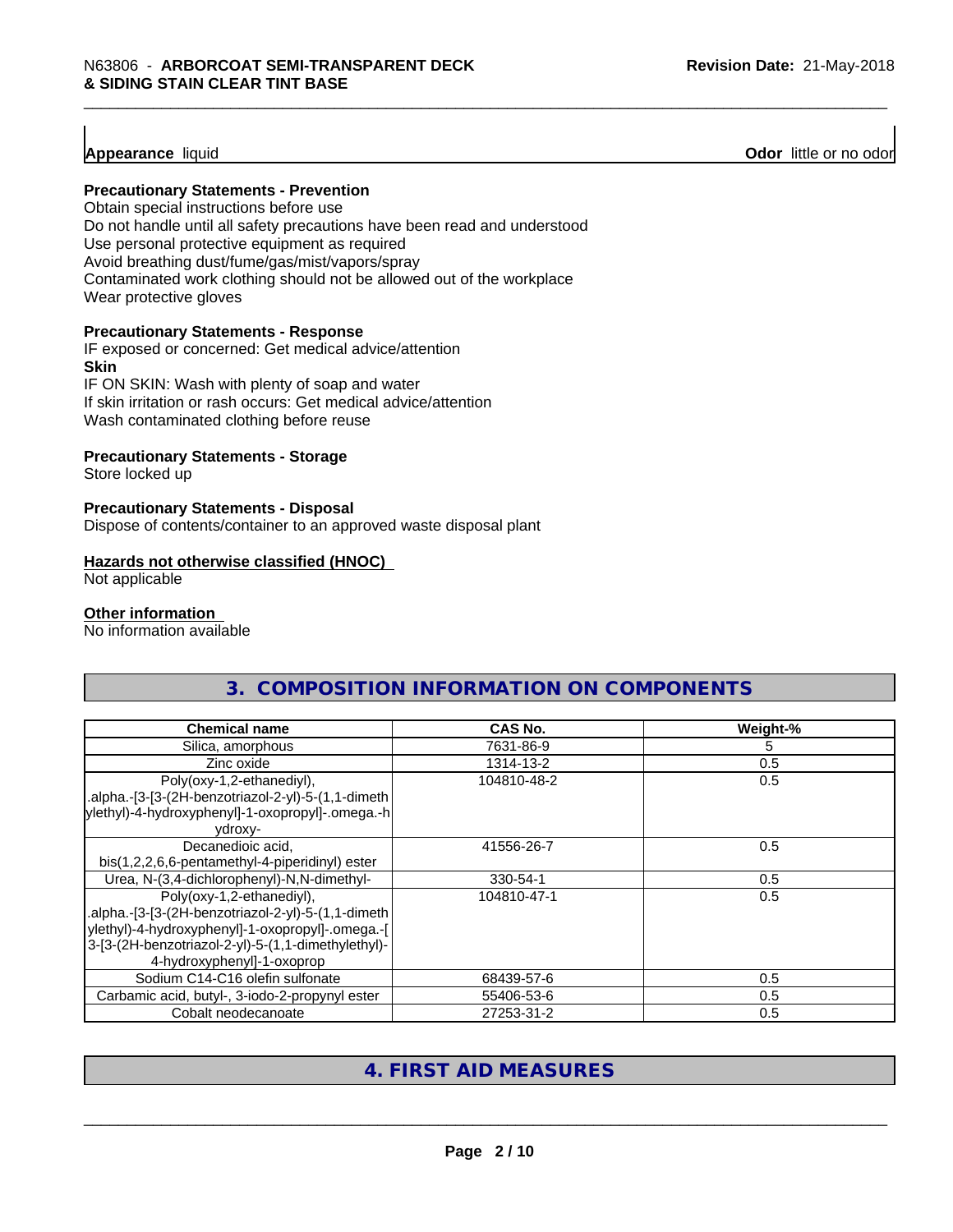| <b>General Advice</b>                            | No hazards which require special first aid measures.                                                                                                                                                                                |  |
|--------------------------------------------------|-------------------------------------------------------------------------------------------------------------------------------------------------------------------------------------------------------------------------------------|--|
| <b>Eye Contact</b>                               | Rinse thoroughly with plenty of water for at least 15 minutes and consult a<br>physician.                                                                                                                                           |  |
| <b>Skin Contact</b>                              | Wash off immediately with soap and plenty of water while removing all<br>contaminated clothes and shoes. If skin irritation persists, call a physician. Wash<br>clothing before reuse. Destroy contaminated articles such as shoes. |  |
| <b>Inhalation</b>                                | Move to fresh air. If symptoms persist, call a physician.                                                                                                                                                                           |  |
| Ingestion                                        | Clean mouth with water and afterwards drink plenty of water. Consult a physician<br>if necessary.                                                                                                                                   |  |
| <b>Most Important</b><br><b>Symptoms/Effects</b> | May cause allergic skin reaction.                                                                                                                                                                                                   |  |
| <b>Notes To Physician</b>                        | Treat symptomatically.                                                                                                                                                                                                              |  |
|                                                  | 5. FIRE-FIGHTING MEASURES                                                                                                                                                                                                           |  |

| <b>Suitable Extinguishing Media</b>                                              | Use extinguishing measures that are appropriate to local<br>circumstances and the surrounding environment.                                   |
|----------------------------------------------------------------------------------|----------------------------------------------------------------------------------------------------------------------------------------------|
| <b>Protective Equipment And Precautions For</b><br><b>Firefighters</b>           | As in any fire, wear self-contained breathing apparatus<br>pressure-demand, MSHA/NIOSH (approved or equivalent)<br>and full protective gear. |
| <b>Specific Hazards Arising From The Chemical</b>                                | Closed containers may rupture if exposed to fire or<br>extreme heat.                                                                         |
| <b>Sensitivity To Mechanical Impact</b>                                          | No.                                                                                                                                          |
| <b>Sensitivity To Static Discharge</b>                                           | No.                                                                                                                                          |
| <b>Flash Point Data</b><br>Flash Point (°F)<br>Flash Point (°C)<br><b>Method</b> | Not applicable<br>Not applicable<br>Not applicable                                                                                           |
| <b>Flammability Limits In Air</b>                                                |                                                                                                                                              |
| Lower flammability limit:<br><b>Upper flammability limit:</b>                    | Not applicable<br>Not applicable                                                                                                             |
| <b>NFPA</b><br>Health: 1<br><b>Flammability: 0</b>                               | <b>Instability: 0</b><br><b>Special: Not Applicable</b>                                                                                      |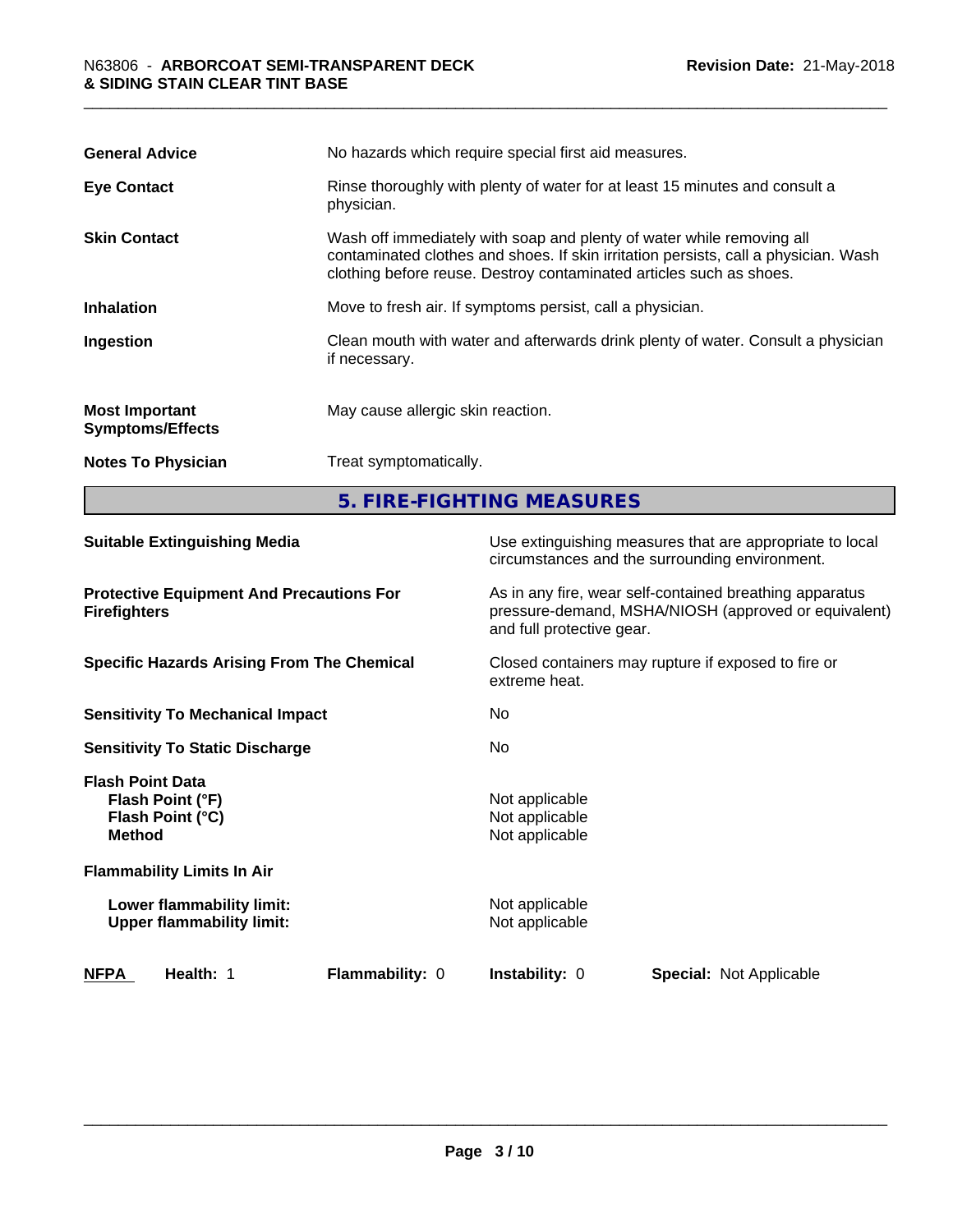#### **NFPA Legend**

- 0 Not Hazardous
- 1 Slightly
- 2 Moderate
- 3 High
- 4 Severe

*The ratings assigned are only suggested ratings, the contractor/employer has ultimate responsibilities for NFPA ratings where this system is used.*

*Additional information regarding the NFPA rating system is available from the National Fire Protection Agency (NFPA) at www.nfpa.org.*

## **6. ACCIDENTAL RELEASE MEASURES**

| <b>Personal Precautions</b>      | Avoid contact with skin, eyes and clothing. Ensure adequate ventilation.                                                                                                         |
|----------------------------------|----------------------------------------------------------------------------------------------------------------------------------------------------------------------------------|
| <b>Other Information</b>         | Prevent further leakage or spillage if safe to do so.                                                                                                                            |
| <b>Environmental precautions</b> | See Section 12 for additional Ecological Information.                                                                                                                            |
| <b>Methods For Clean-Up</b>      | Soak up with inert absorbent material. Sweep up and shovel into suitable<br>containers for disposal.                                                                             |
|                                  | 7. HANDLING AND STORAGE                                                                                                                                                          |
| <b>Handling</b>                  | Avoid contact with skin, eyes and clothing. Avoid breathing vapors, spray mists or<br>sanding dust. In case of insufficient ventilation, wear suitable respiratory<br>equipment. |
| <b>Storage</b>                   | Keep container tightly closed. Keep out of the reach of children.                                                                                                                |
| <b>Incompatible Materials</b>    | No information available                                                                                                                                                         |

# **8. EXPOSURE CONTROLS/PERSONAL PROTECTION**

#### **Exposure Limits**

| <b>Chemical name</b>                       | <b>ACGIH TLV</b>          | <b>OSHA PEL</b>           |
|--------------------------------------------|---------------------------|---------------------------|
| Silica, amorphous                          | N/E                       | 20 mppcf - TWA            |
|                                            |                           |                           |
| Zinc oxide                                 | 2 mg/m <sup>3</sup> - TWA | 5 mg/m <sup>3</sup> - TWA |
|                                            | 10 mg/m $3$ - STEL        | 15 mg/m $^3$ - TWA        |
| Urea, N-(3,4-dichlorophenyl)-N,N-dimethyl- | 10 mg/m $3$ - TWA         | N/E                       |

#### **Legend**

ACGIH - American Conference of Governmental Industrial Hygienists Exposure Limits OSHA - Occupational Safety & Health Administration Exposure Limits N/E - Not Established

**Engineering Measures** Ensure adequate ventilation, especially in confined areas.

## **Personal Protective Equipment**

| <b>Eye/Face Protection</b>    | Safety glasses with side-shields.                                        |
|-------------------------------|--------------------------------------------------------------------------|
| <b>Skin Protection</b>        | Protective gloves and impervious clothing.                               |
| <b>Respiratory Protection</b> | In case of insufficient ventilation wear suitable respiratory equipment. |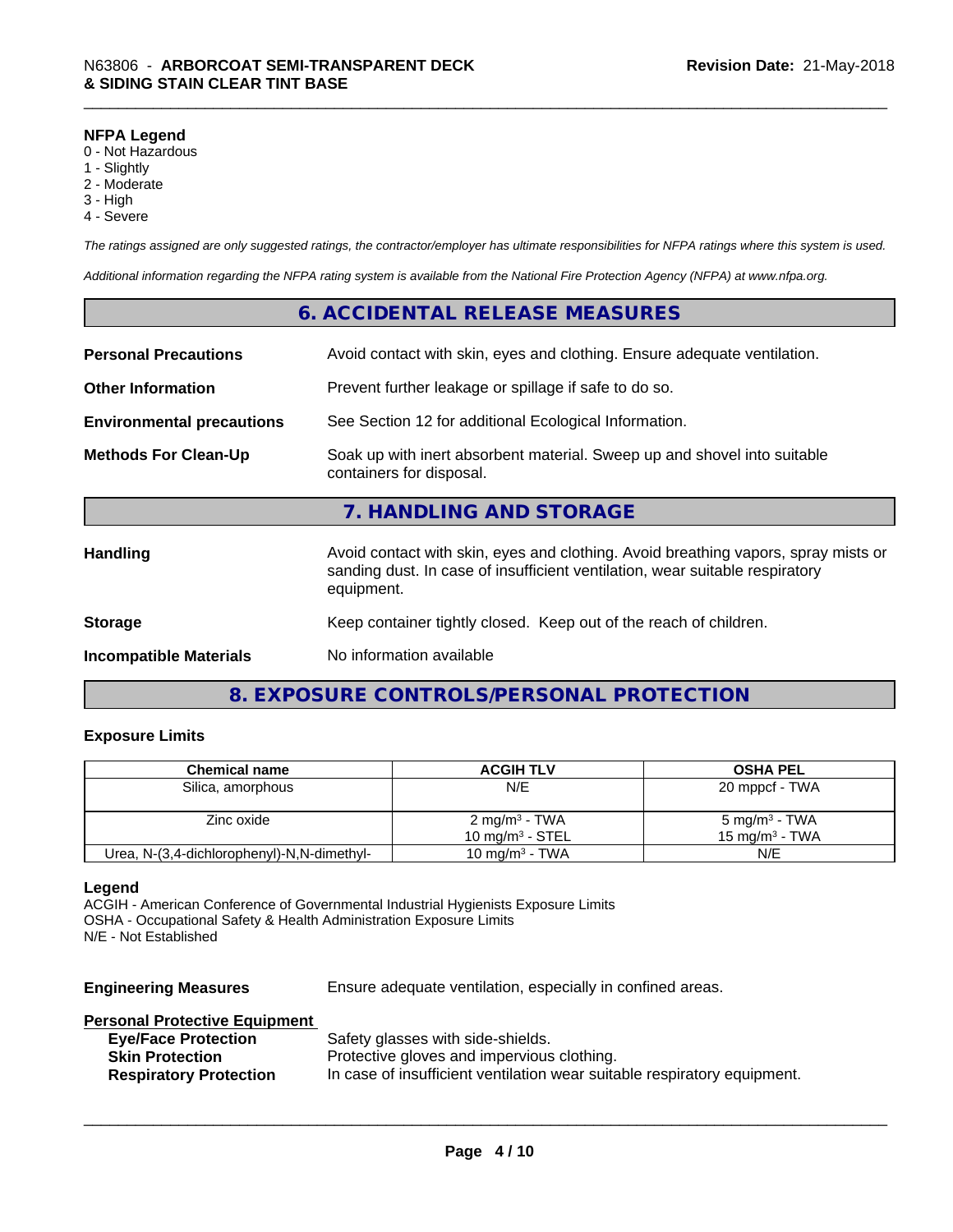**Hygiene Measures** Avoid contact with skin, eyes and clothing. Remove and wash contaminated clothing before re-use. Wash thoroughly after handling.

## **9. PHYSICAL AND CHEMICAL PROPERTIES**

**Appearance** liquid **Odor** little or no odor **Odor Threshold**<br> **Density (Ibs/aal)**<br> **Density (Ibs/aal)**<br> **No information available**<br>  $8.4 - 8.7$ **Density (lbs/gal) Specific Gravity** 1.00 - 1.04 **pH** No information available **Viscosity (cps)** No information available **Solubility(ies)** No information available **Water solubility Mater Solubility**<br> **Evaporation Rate** Mate No information available **Vapor pressure @20 °C (kPa)** No information available **Vapor density Vapor density No information available Wt. % Solids** 25 - 35 **Vol. % Solids** 20 - 30 **Wt. % Volatiles** 65 - 75 **Vol. % Volatiles** 70 - 80 **VOC Regulatory Limit (g/L)** < 100 **Boiling Point (°F) Boiling Point (°C)** 100 **Freezing Point (°F)** 32 **Freezing Point (°C)** 0 **Flash Point (°F)**<br> **Flash Point (°C)**<br> **Flash Point (°C)**<br> **C Flash Point (°C) Method** Not applicable **Flammability (solid, gas)** Not applicable Not applicable<br>
Upper flammability limit: Not applicable **Upper flammability limit:**<br> **Lower flammability limit:**<br>
Not applicable<br>
Not applicable **Lower flammability limit: Autoignition Temperature (°F)** No information available **Autoignition Temperature (°C)** No information available **Decomposition Temperature (°F)** No information available **Decomposition Temperature (°C)** No information available<br> **Partition coefficient Partition available** 

**Evaporation Rate** No information available **No information available** 

# **10. STABILITY AND REACTIVITY**

| <b>Reactivity</b>                         | Not Applicable                           |
|-------------------------------------------|------------------------------------------|
| <b>Chemical Stability</b>                 | Stable under normal conditions.          |
| <b>Conditions to avoid</b>                | Prevent from freezing.                   |
| <b>Incompatible Materials</b>             | No materials to be especially mentioned. |
| <b>Hazardous Decomposition Products</b>   | None under normal use.                   |
| <b>Possibility of hazardous reactions</b> | None under normal conditions of use.     |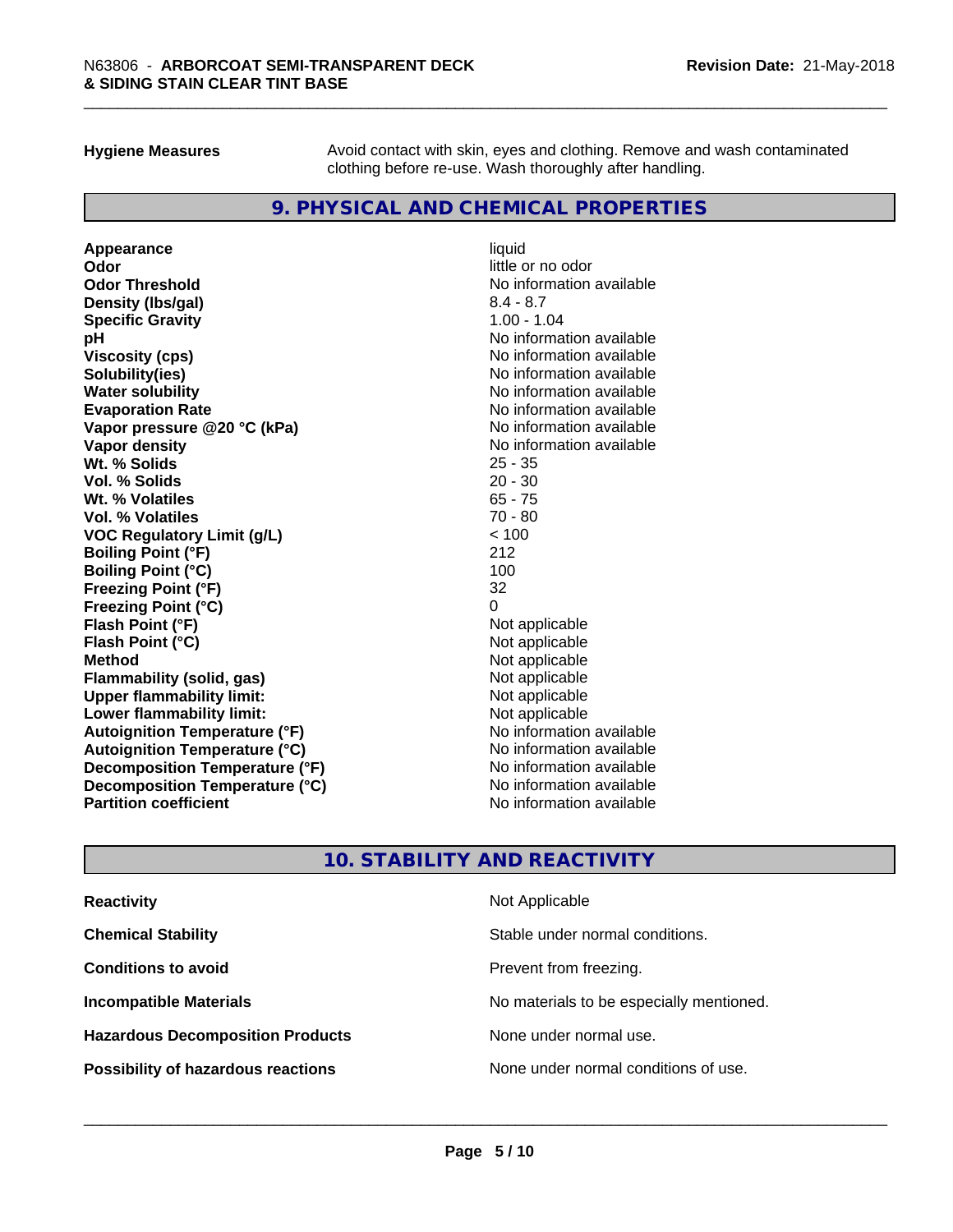# **11. TOXICOLOGICAL INFORMATION**

| <b>Product Information</b>                                                                                                                                                                                                                                                                                                                                                                                              |                                                                                                                                                                                                                                                                                                                                                                                                                                                                                                                                                                                                                                                                             |
|-------------------------------------------------------------------------------------------------------------------------------------------------------------------------------------------------------------------------------------------------------------------------------------------------------------------------------------------------------------------------------------------------------------------------|-----------------------------------------------------------------------------------------------------------------------------------------------------------------------------------------------------------------------------------------------------------------------------------------------------------------------------------------------------------------------------------------------------------------------------------------------------------------------------------------------------------------------------------------------------------------------------------------------------------------------------------------------------------------------------|
| Information on likely routes of exposure                                                                                                                                                                                                                                                                                                                                                                                |                                                                                                                                                                                                                                                                                                                                                                                                                                                                                                                                                                                                                                                                             |
| <b>Principal Routes of Exposure</b>                                                                                                                                                                                                                                                                                                                                                                                     | Eye contact, skin contact and inhalation.                                                                                                                                                                                                                                                                                                                                                                                                                                                                                                                                                                                                                                   |
| <b>Acute Toxicity</b>                                                                                                                                                                                                                                                                                                                                                                                                   |                                                                                                                                                                                                                                                                                                                                                                                                                                                                                                                                                                                                                                                                             |
| <b>Product Information</b>                                                                                                                                                                                                                                                                                                                                                                                              | No information available                                                                                                                                                                                                                                                                                                                                                                                                                                                                                                                                                                                                                                                    |
|                                                                                                                                                                                                                                                                                                                                                                                                                         | Symptoms related to the physical, chemical and toxicological characteristics                                                                                                                                                                                                                                                                                                                                                                                                                                                                                                                                                                                                |
| <b>Symptoms</b>                                                                                                                                                                                                                                                                                                                                                                                                         | No information available                                                                                                                                                                                                                                                                                                                                                                                                                                                                                                                                                                                                                                                    |
|                                                                                                                                                                                                                                                                                                                                                                                                                         | Delayed and immediate effects as well as chronic effects from short and long-term exposure                                                                                                                                                                                                                                                                                                                                                                                                                                                                                                                                                                                  |
| Eye contact<br><b>Skin contact</b><br><b>Inhalation</b><br>Ingestion<br><b>Sensitization</b><br><b>Neurological Effects</b><br><b>Mutagenic Effects</b><br><b>Reproductive Effects</b><br><b>Developmental Effects</b><br><b>Target organ effects</b><br><b>STOT - single exposure</b><br><b>STOT - repeated exposure</b><br>Other adverse effects<br><b>Aspiration Hazard</b><br><b>Numerical measures of toxicity</b> | May cause slight irritation.<br>Substance may cause slight skin irritation. Prolonged or repeated contact may dry<br>skin and cause irritation.<br>May cause irritation of respiratory tract.<br>Ingestion may cause gastrointestinal irritation, nausea, vomiting and diarrhea.<br>May cause an allergic skin reaction<br>No information available.<br>No information available.<br>No information available.<br>No information available.<br>No information available.<br>No information available.<br>No information available.<br>No information available.<br>No information available<br>The following values are calculated based on chapter 3.1 of the GHS document |
| <b>ATEmix (oral)</b><br><b>ATEmix (dermal)</b><br><b>ATEmix (inhalation-dust/mist)</b>                                                                                                                                                                                                                                                                                                                                  | 368738<br>147495<br>446.6 mg/L                                                                                                                                                                                                                                                                                                                                                                                                                                                                                                                                                                                                                                              |
| <b>Component Information</b>                                                                                                                                                                                                                                                                                                                                                                                            |                                                                                                                                                                                                                                                                                                                                                                                                                                                                                                                                                                                                                                                                             |
| Silica, amorphous<br>LD50 Oral: > 5000 mg/kg (Rat)<br>LD50 Dermal: 2,000 mg/kg (Rabbit)<br>LC50 Inhalation (Dust): $> 2$ mg/L<br>Zinc oxide<br>LD50 Oral: 5000 mg/kg (Rat)<br>LC50 Inhalation (Dust): $>$ 5700 mg/m <sup>3</sup> (Rat, 4 hr.)<br>Poly(oxy-1,2-ethanediyl),                                                                                                                                              | .alpha.-[3-[3-(2H-benzotriazol-2-yl)-5-(1,1-dimethylethyl)-4-hydroxyphenyl]-1-oxopropyl]-.omega.-hydroxy-                                                                                                                                                                                                                                                                                                                                                                                                                                                                                                                                                                   |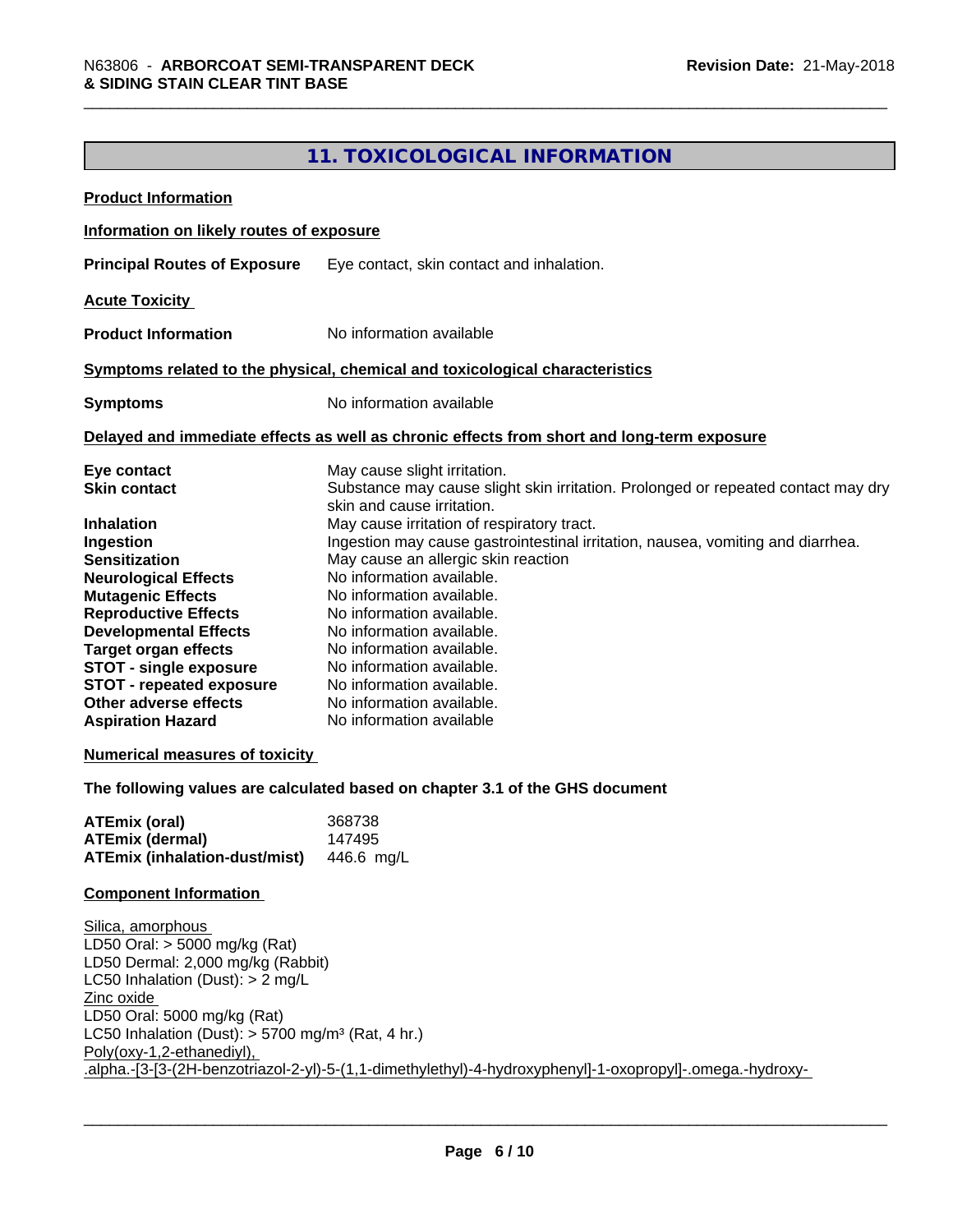Sensitization May cause sensitization by skin contact Decanedioic acid, bis(1,2,2,6,6-pentamethyl-4-piperidinyl) ester Sensitization May cause sensitization by skin contact Urea, N-(3,4-dichlorophenyl)-N,N-dimethyl- LD50 Oral: 1017 mg/kg (Rat) LD50 Dermal: > 5000 mg/kg (Rat) Poly(oxy-1,2-ethanediyl), .alpha.-[3-[3-(2H-benzotriazol-2-yl)-5-(1,1-dimethylethyl)-4-hydroxyphenyl]-1-oxopropyl]-.omega.-[3-[3-(2H-benzotriaz ol-2-yl)-5-(1,1-dimethylethyl)-4-hydroxyphenyl]-1-oxoprop Sensitization May cause sensitization by skin contact Cobalt neodecanoate LD50 Oral: 3900 mg/kg (Rat)

#### **Carcinogenicity**

*The information below indicateswhether each agency has listed any ingredient as a carcinogen:.*

| <b>Chemical</b><br>name | <b>IARC</b>               | <b>NTP</b> | <b>OSHA</b> |
|-------------------------|---------------------------|------------|-------------|
|                         | .<br>2B<br>Possible Human |            | Listed      |
| Cobalt neodecanoate     | Carcinoɑen                |            |             |

• Cobalt and cobalt compounds are listed as possible human carcinogens by IARC (2B). However, there is inadequate evidence of the carcinogenicity of cobalt and cobalt compounds in humans.

#### **Legend**

IARC - International Agency for Research on Cancer NTP - National Toxicity Program OSHA - Occupational Safety & Health Administration

**12. ECOLOGICAL INFORMATION**

#### **Ecotoxicity Effects**

The environmental impact of this product has not been fully investigated.

#### **Product Information**

#### **Acute Toxicity to Fish**

No information available

#### **Acute Toxicity to Aquatic Invertebrates**

No information available

#### **Acute Toxicity to Aquatic Plants** No information available

# **Persistence / Degradability**

No information available.

#### **Bioaccumulation**

No information available.

#### **Mobility in Environmental Media**

No information available.

#### **Ozone**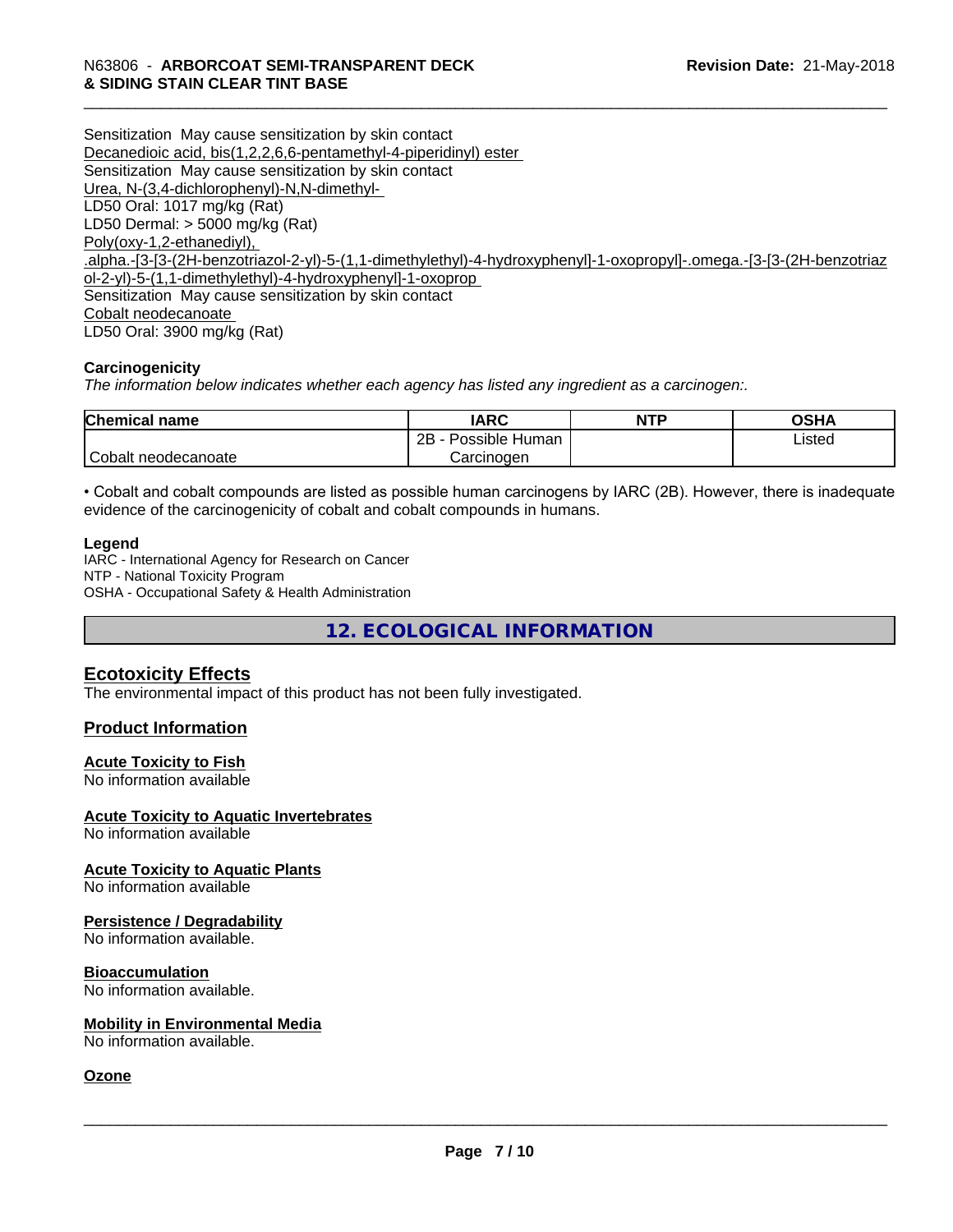No information available

#### **Component Information**

#### **Acute Toxicity to Fish**

Urea, N-(3,4-dichlorophenyl)-N,N-dimethyl- LC50: 3.5 mg/L (Rainbow Trout - 96 hr.) Carbamic acid, butyl-, 3-iodo-2-propynyl ester LC50: 230 µg/L (Bluegill sunfish - 96 hr.)

# **Acute Toxicity to Aquatic Invertebrates**

No information available

#### **Acute Toxicity to Aquatic Plants**

No information available

|                                                                                                                                                                                   | 13. DISPOSAL CONSIDERATIONS                                                                                                                                                                                               |  |  |
|-----------------------------------------------------------------------------------------------------------------------------------------------------------------------------------|---------------------------------------------------------------------------------------------------------------------------------------------------------------------------------------------------------------------------|--|--|
| <b>Waste Disposal Method</b>                                                                                                                                                      | Dispose of in accordance with federal, state, and local regulations. Local<br>requirements may vary, consult your sanitation department or state-designated<br>environmental protection agency for more disposal options. |  |  |
|                                                                                                                                                                                   | 14. TRANSPORT INFORMATION                                                                                                                                                                                                 |  |  |
| <b>DOT</b>                                                                                                                                                                        | Not regulated                                                                                                                                                                                                             |  |  |
| <b>ICAO/IATA</b>                                                                                                                                                                  | Not regulated                                                                                                                                                                                                             |  |  |
| <b>IMDG/IMO</b>                                                                                                                                                                   | Not regulated                                                                                                                                                                                                             |  |  |
|                                                                                                                                                                                   | <b>15. REGULATORY INFORMATION</b>                                                                                                                                                                                         |  |  |
| <b>International Inventories</b>                                                                                                                                                  |                                                                                                                                                                                                                           |  |  |
| <b>TSCA: United States</b><br><b>DSL: Canada</b>                                                                                                                                  | Yes - All components are listed or exempt.<br>Yes - All components are listed or exempt.                                                                                                                                  |  |  |
| <b>Federal Regulations</b>                                                                                                                                                        |                                                                                                                                                                                                                           |  |  |
| <b>SARA 311/312 hazardous categorization</b><br>Acute health hazard<br><b>Chronic Health Hazard</b><br>Fire hazard<br>Sudden release of pressure hazard<br><b>Reactive Hazard</b> | Yes<br>Yes<br><b>No</b><br>No<br>No                                                                                                                                                                                       |  |  |

#### **SARA 313**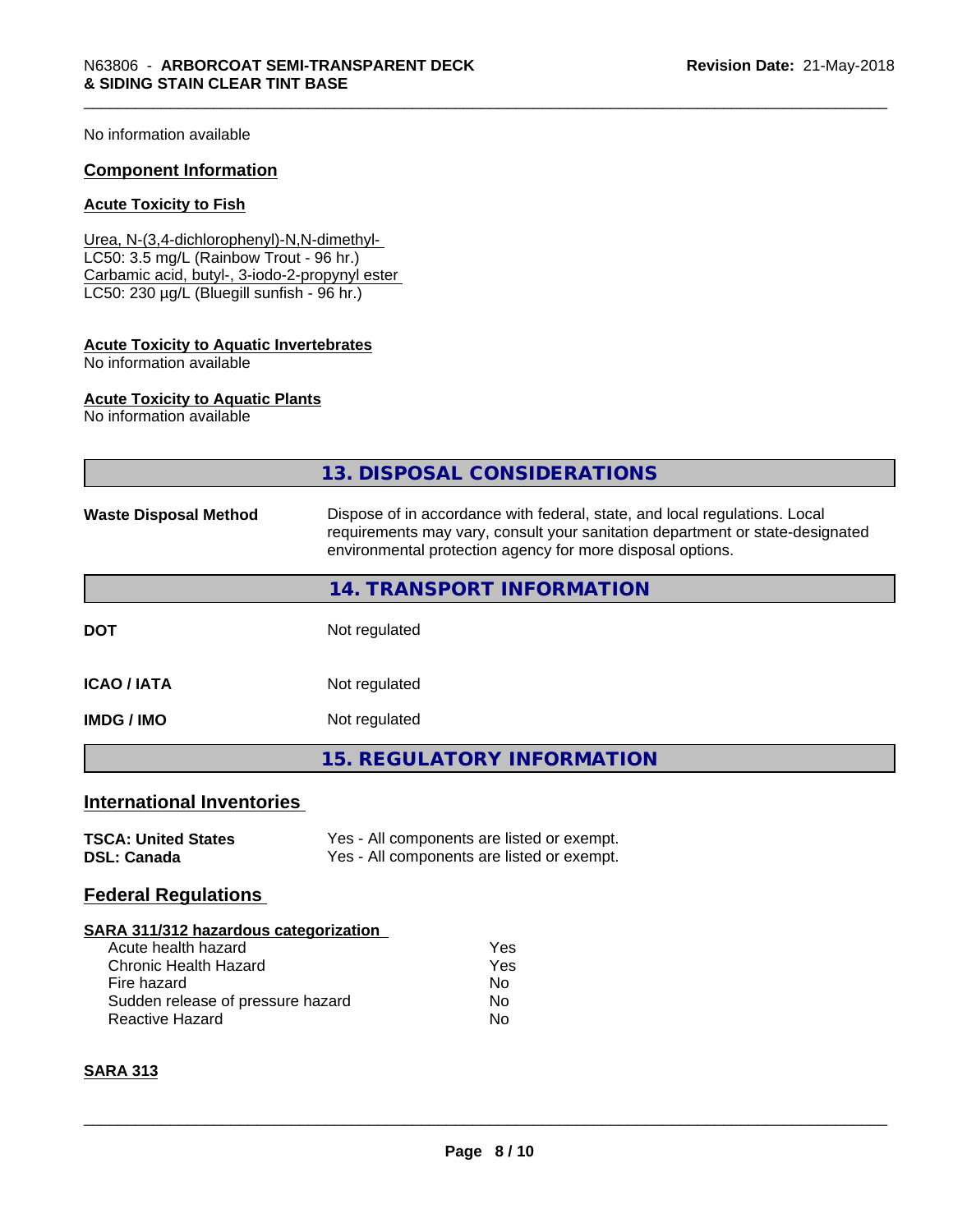Section 313 of Title III of the Superfund Amendments and Reauthorization Act of 1986 (SARA). This product contains a chemical or chemicals which are subject to the reporting requirements of the Act and Title 40 of the Code of Federal Regulations, Part 372:

*None*

#### **Clean Air Act,Section 112 Hazardous Air Pollutants (HAPs) (see 40 CFR 61)**

This product contains the following HAPs:

*None*

## **US State Regulations**

#### **California Proposition 65**

**AVIMARNING:** Cancer and Reproductive Harm– www.P65warnings.ca.gov

#### **State Right-to-Know**

| <b>Chemical name</b>                 | <b>Massachusetts</b> | <b>New Jersey</b> | Pennsylvania |
|--------------------------------------|----------------------|-------------------|--------------|
| Silica, amorphous                    |                      |                   |              |
| Zinc oxide                           |                      |                   |              |
| Urea.                                |                      |                   |              |
| N-(3,4-dichlorophenyl)-N,N-dimethyl- |                      |                   |              |
| Carbamic acid, butyl-,               |                      |                   |              |
| 3-iodo-2-propynyl ester              |                      |                   |              |

#### **Legend**

X - Listed

# **16. OTHER INFORMATION**

| HMIS -                                                                                                                                                | Health: $1^*$                                      | <b>Flammability: 0</b>                                                     | <b>Reactivity: 0</b> | $PPE: -$                                                                                                                                      |
|-------------------------------------------------------------------------------------------------------------------------------------------------------|----------------------------------------------------|----------------------------------------------------------------------------|----------------------|-----------------------------------------------------------------------------------------------------------------------------------------------|
| <b>HMIS Legend</b><br>0 - Minimal Hazard<br>1 - Slight Hazard<br>2 - Moderate Hazard<br>3 - Serious Hazard<br>4 - Severe Hazard<br>* - Chronic Hazard | present under the actual normal conditions of use. | X - Consult your supervisor or S.O.P. for "Special" handling instructions. |                      | Note: The PPE rating has intentionally been left blank. Choose appropriate PPE that will protect employees from the hazards the material will |
|                                                                                                                                                       |                                                    |                                                                            |                      |                                                                                                                                               |

*Caution: HMISÒ ratings are based on a 0-4 rating scale, with 0 representing minimal hazards or risks, and 4 representing significant hazards or risks. Although HMISÒ ratings are not required on MSDSs under 29 CFR 1910.1200, the preparer, has chosen to provide them. HMISÒ ratings are to be used only in conjunction with a fully implemented HMISÒ program by workers who have received appropriate HMISÒ training. HMISÒ is a registered trade and service mark of the NPCA. HMISÒ materials may be purchased exclusively from J. J. Keller (800) 327-6868.*

 **WARNING!** If you scrape, sand, or remove old paint, you may release lead dust. LEAD IS TOXIC. EXPOSURE TO